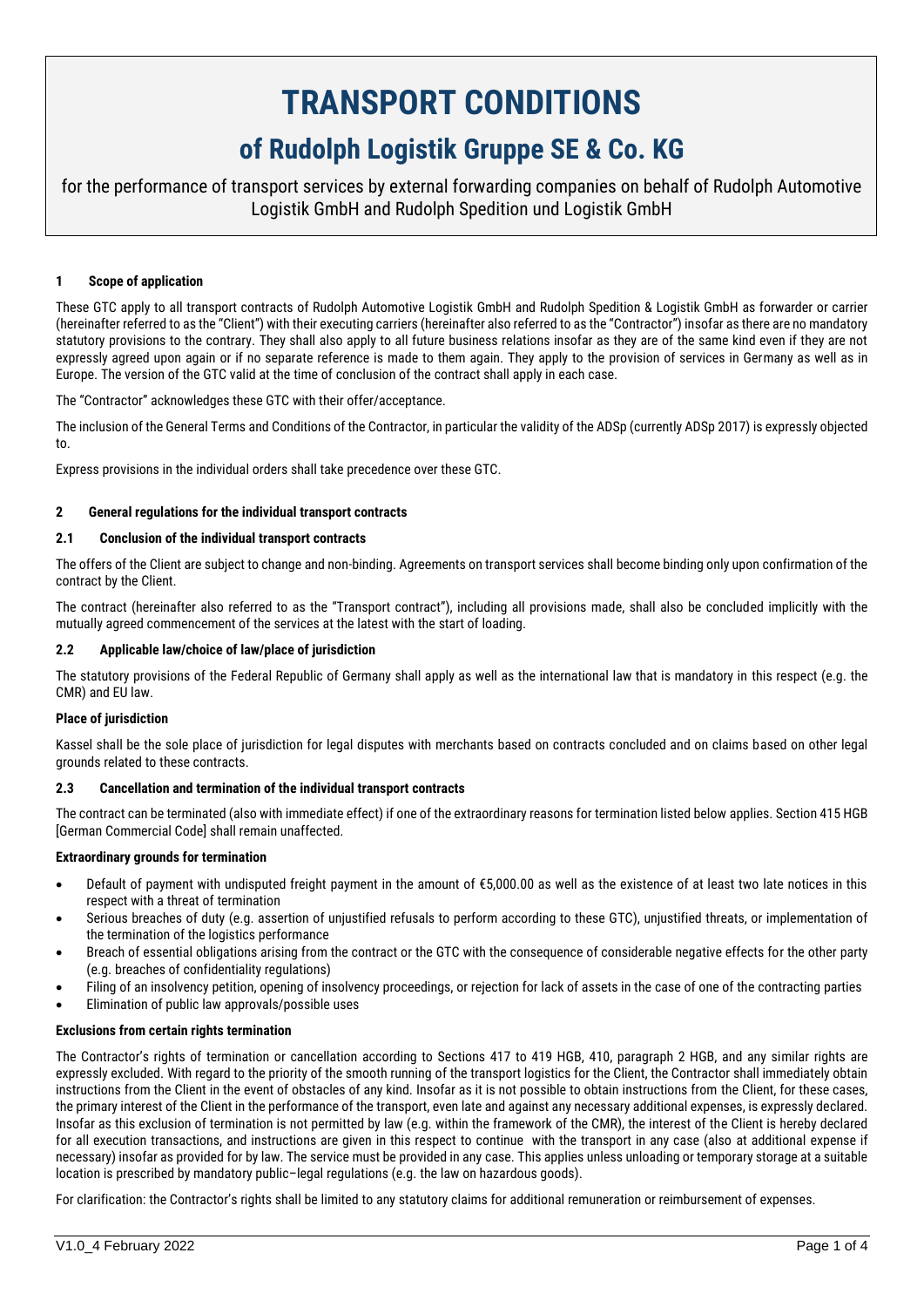# **Cancellation before loading of the goods/termination by the Client**

If the main client (Customer) of the Client terminates the contract on which the order is based, the Client may terminate (hereinafter also referred to as "cancel") the contract free of charge in the following cases:

- Cancellation shall be done within one hour after commissioning.
- Cancellation shall be done by 4:00 p.m. at the latest on the day before the scheduled transport execution but at least 14 hours before the advised loading time.

If the notice period is shorter, Section 415 (2) HGB shall apply.

Timely notification by email is sufficient for cancellation.

# **2.4 Service contents and description of the transport services**

The Contractor shall provide the transport services in accordance with the more detailed specifications in the individual transport contracts, taking into account the following regulations, in a proper and timely manner by employing regular staff. The use of sub-contractors requires the prior written consent of the Client. The Contractor is aware that the Client's transports are often time-critical and that non-compliance with the delivery times (delivery reliability) can lead to assembly line and production stoppages for the consignee. Insofar as this is not obvious, the Client shall additionally point this out for individual transports. In this respect, the Contractor shall make special arrangements for compliance with the delivery times. Agreed delivery times are fixed times; compliance with these is a primary obligation of the Contractor.

With regard to the primary contractual objective of the logistics chain reliability of the Client, the Contractor shall be obliged to perform in advance under all circumstances to the exclusion of any rights of retention or rights to refuse performance.

The custody of the Contractor begins with loading by the Contractor and ends with completion of unloading by the Contractor insofar as the Contractor carries out the loading and unloading.

# **Special independent duties and ancillary services of the Contractor**

- Preparation of consignment note and entry of necessary special features.
- Use of mobile app/tracking system on request in the transport request
- The carrier shall carry out a forwarder's interface check for identity, number, and damage of the packages, in particular at the pallet, parcel, or pallet cage level, upon acceptance and upon delivery. This shall be documented in the shipping documents, and any deviations shall be recorded. Insofar as documentation is not available, the Contractor reserves the right to charge a lump-sum compensation of €30.00 as a deduction from the freight
- Cleanliness of vehicles and means of transport.
- Loading and unloading or collection of preloaded trailers if applicable.
- Fulfilment of the requirements for vehicle, driver, and transport performance in accordance with TAPA.
- Securing of cargo: compliance with VDI Guidelines 2700 et seq. and, if applicable, further special regulations resulting from the transport request insofar as the Contractor carries out the loading.
- Insofar as the Contractor does not carry out the loading and unloading with securing of cargo or the packaging themselves, they shall have the duty of inspection with regard to the correctness of the performance carried out by the Client or their vicarious agents.
- Immediate notification of any transport obstacles, delivery obstacles, or delays.
- If the consignee refuses to accept the goods, the contractor shall immediately request instructions from the Client.
- Sending of the receipted freight documents to the address stated in the header of the individual transport request or in advance by email as well as the shipment documents immediately after the transport has been carried out; if the freight and shipment documents for the respective transport are not received within eight (8) days after the transport has been carried out, a processing fee of €30.00 will be charged.
- Complete and undamaged return of anti-slip mats and tension belts with proof.
- If applicable, implementation of container management obligations in the closed-loop system with account management.
- Pallet exchange is owed upon separate request in the transport request. Only pallets of GS1 levels "new" or quality level 1 shall be exchanged. The pallet exchange takes place directly at the loading point or with the partner named in the transport request. In cases where the consignee does not exchange the loading equipment, the Contractor is obliged to have this confirmed on the shipping documents – even if "no exchange" was agreed. The original pallet slips issued must be submitted to the Client.
- Customs services: implementation of import customs clearance without customs payment based on DAP on separate request in the transport request.

The Contractor assures that the required permits, authorisations, and insurance in accordance with Section 3, 6, 7a, and 7c GüKG [Road Haulage Law] are available from the beginning of the service relationship, are maintained without restriction during the term of the contract, and are carried on every journey.

The Contractor undertakes to deploy only driving personnel with the required work permits and driver certificates in accordance with Sections 7b and 7c GüKG and to ensure that the relevant official certificates and required permits (if necessary with an officially certified translation in German) are carried on each journey and handed over to the Contractor or the client of the Contractor for inspection upon request. Furthermore, the Contractor expressly undertakes to comply with the legally prescribed driving and rest times as well as to properly keep and store the proof required by the relevant regulations. All documents and proof documenting compliance with the aforementioned regulations shall be handed over to the Contractor for inspection upon request.

In the case of hazardous goods transports, the Contractor shall use only drivers who have been instructed accordingly and, if required, have a valid ADR certificate. The vehicles must be equipped for the transport of dangerous goods in accordance with the applicable dangerous goods regulations.

The Contractor expressly undertakes to comply with all relevant statutory provisions relating to the performance of the transport, in particular with regard to permissible weights and dimensions, cabotage traffic, and compliance with the regulations on dangerous goods and environmental law.

The Contractor warrants to comply with all relevant national and/or internationally applicable laws and other regulations governing the minimum wage in the performance of orders. This concerns in particular, but not conclusively, the German Minimum Wage Act (MiLoG). The Contractor shall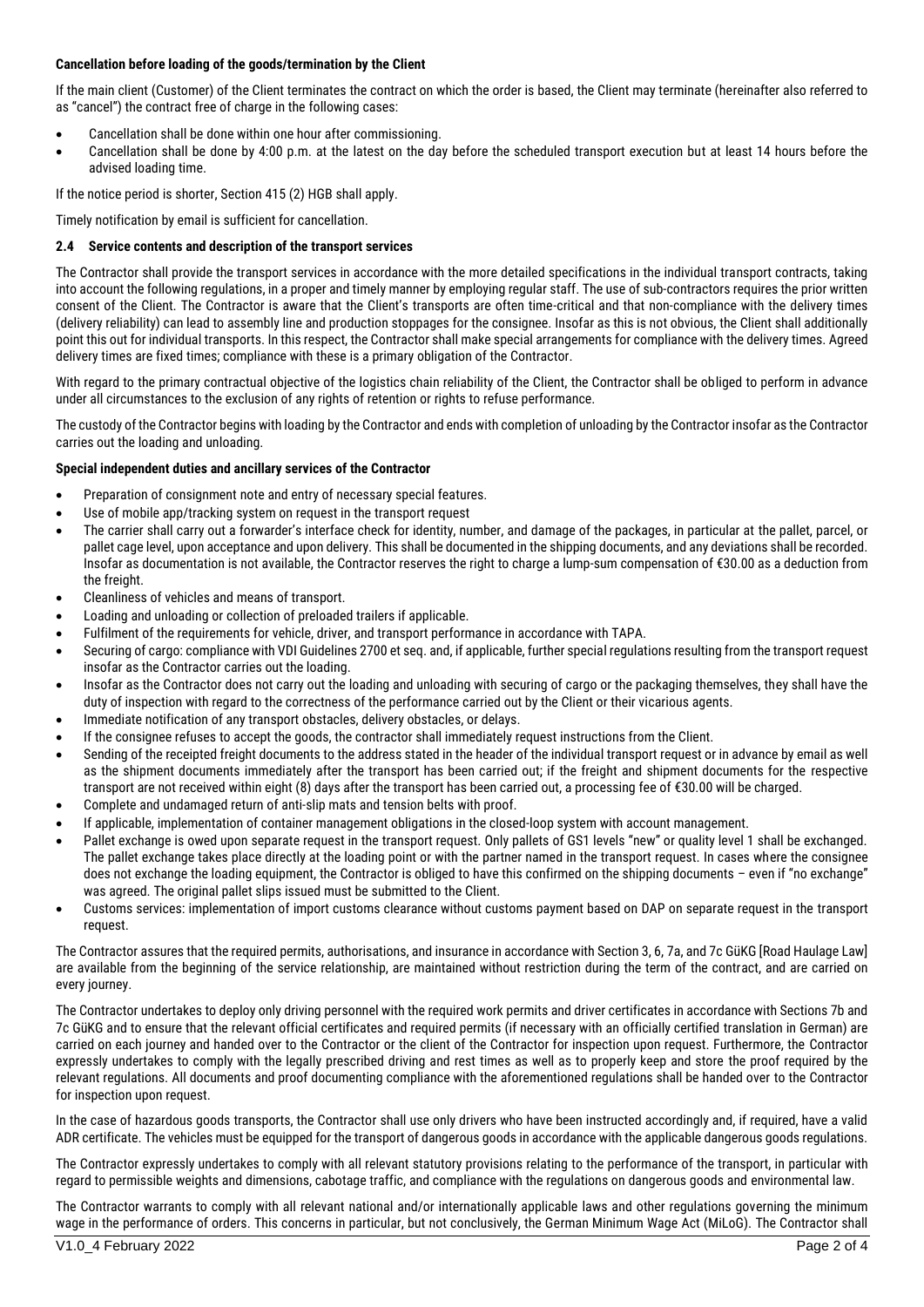oblige sub-contractors commissioned by the Contractor to the same extent. They shall be liable for all breaches of duty by the sub-contractors commissioned by them and shall indemnify the Client against any liability under the MiLoG.

The Contractor has an immediate duty to report if, in the Contractor's opinion, the Client does not fulfil their obligations to cooperate.

## **Service changes**

At the request of the Client, the Contractor shall be obliged to change the services within a reasonable period of time insofar as these are typical and reasonable within the framework of the contractual concept of a transport contract for the transport services in question here (i.e. they fall within the typical spectrum of such a contract). This concerns, for example, destination changes or changes in cargo structures.

Any additional expenses incurred shall be remunerated appropriately. For other aspects, Section 315 BGB [German Civil Code] shall apply to the requirement.

#### **3 Regulations for securing the performance relationships**

#### **Rules on securities of the Contractor**

The carrier's right of lien and retention of the goods is expressly excluded; the carrier shall pay in advance and receive the remuneration as stipulated in Item 7. The carrier shall also arrange this in the case of sub-contractors used by them and approved by the Client. Rights to increased security (e.g. as regulated in Section 416 HGB) are excluded.

## **Customer protection**

Customer protection for the services regulated in the individual transport contracts for the customers of the client, whom the carrier becomes newly acquainted with through their activity for the Client, is agreed for the term of the contract and with an after-effect of one year after termination of the contract. This shall also apply to the Contractor's existing customers with regard to the relations for which the Contractor is deployed by the Client. Not only the active advertising but also the acceptance of orders or the preparation of offers from the customer is thus prohibited. For this purpose, liquidated damages shall be agreed in the amount of the turnover of the last three months or three times the last freight, whichever is higher. The assertion of further damages is not excluded. The Contractor expressly reserves the right to terminate the cooperation.

## **4 Impairment of performance**

## **4.1 General regulations**

The Contractor shall immediately notify the Client of any disruptions in performance, obtain instructions and, as far as possible, carry out immediate subsequent performance/subsequent fulfilment in order to avoid the disruptions in performance or the consequences thereof.

In addition, the Client shall have the statutory rights of performance disruption, in particular the rights of performance disruption under transport law and the contract for work and services (e.g. according to Section 415 et seq. HGB and Sections 633 et seq. BGB).

In the event of non-performance of the transport (no-show), the Contractor shall immediately carry out a replacement transport on the instructions of the Client. If this is not possible, the Client will commission the work elsewhere. Any resulting additional costs shall be borne by the Contractor.

#### **4.2 Delayed loading and unloading of the Contractor, stall money**

In the event of delayed loading or unloading, the Contractor shall immediately do everything in their power to ensure that the delay, insofar as it originates from their sphere, is ended and shall bear any additional costs incurred in this respect. Insofar as the delay originates from the sphere of the Client or a customer, in particular because of missing products, the Contractor shall report this immediately.

If the Contractor waits beyond the loading or unloading time based on a contractual agreement or for reasons that are not attributable to their sphere of risk, stall money shall be payable after two hours' waiting time for loading or after three hours' waiting time for unloading.

A prerequisite for the Contractor's entitlement to stall money is that the Contractor fulfils their reporting and notification obligations as well as the instructions of the consignee and demonstrably complies with the ramp management requirement. If the loading or unloading time is exceeded, the Contractor shall, as far as possible, obtain instructions from the Client and inform the Client.

The amount of the stall money is €0.43/minute but a maximum of €255.60/day from a standing time greater than/equal to 30 minutes.

#### **4.3 Mutual exemption from performance in the event of force majeure**

Force majeure shall be deemed to be circumstances of an extraordinary nature beyond the control of the parties, which could not have been foreseen at the time of the conclusion of the contract, which render the performance of the service temporarily or permanently impossible for the contracting party concerned, and which could not have been avoided. The same applies to other events which the parties were unable to avoid even with greater care and whose consequences for performance they were unable to rule out. Force majeure includes, wars, earthquakes, and other extraordinary natural events and strikes. The affected contracting party shall be released from the performance of the service to the extent and for the period of time that force majeure exists but only to the extent that it actually has an effect on the performance of the service and the consequences were unavoidable; accordingly, there shall be exemption from performance for the counter-performance.

#### **5 Liability and insurance**

# **5.1 Liability of the Contractor**

#### **Damage to goods**

**In the case of transport within Germany, the Contractor shall be liable for up to 40 SDRs for each kg of the gross weight of the good in accordance with Section 449 paragraph 2, 431 paragraph 1 HGB.** The Contractor has also insured this with a transport liability insurer in accordance with the